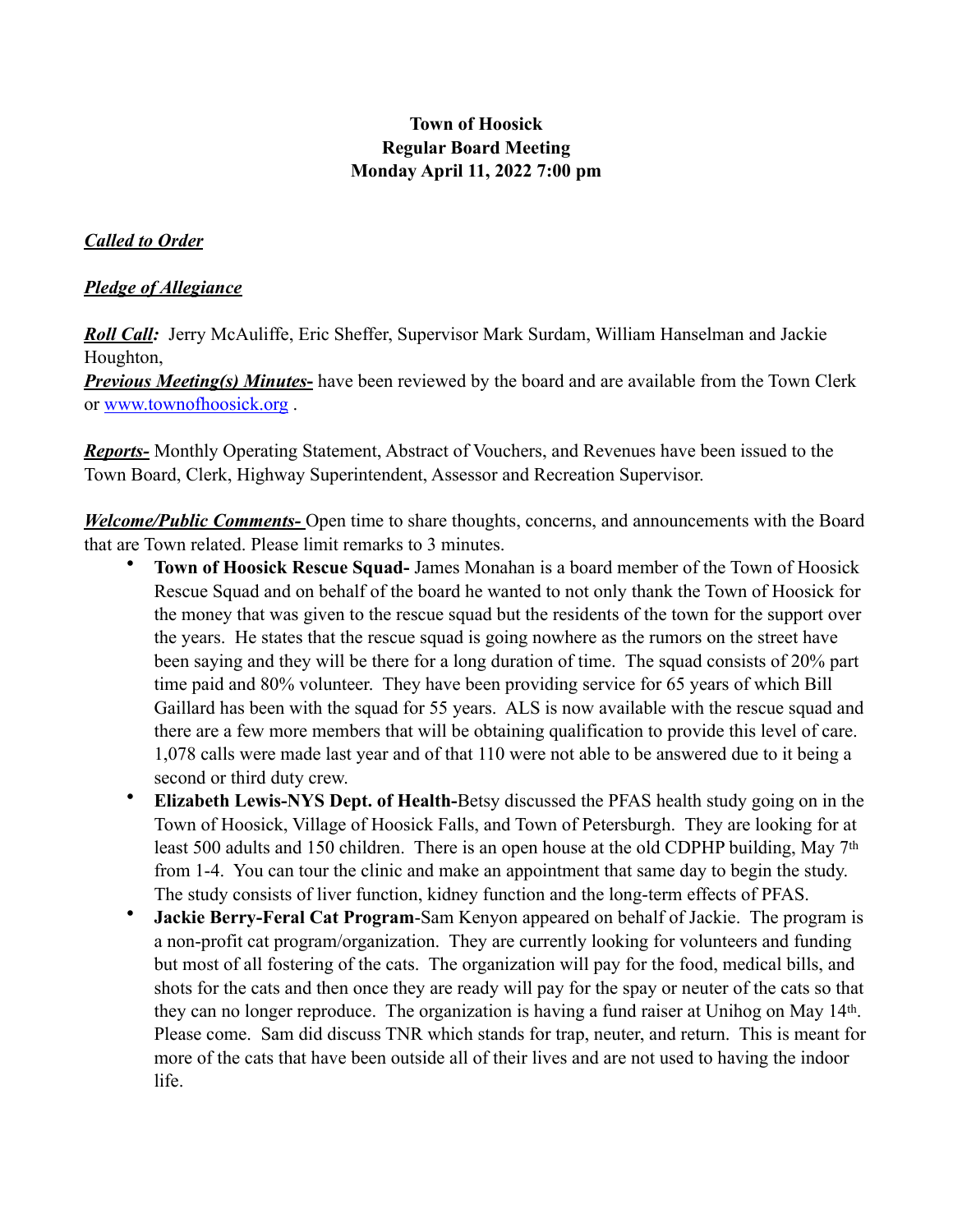## *Correspondence/Announcements*

- **Armed Forces Day Ceremony** May 21st 12pm Liberty Memorial Park
- **The Louis Mill Museum Grand Reopening** Saturday, April 30th 11am-4pm. Reopening Ceremony will be at 1pm Honoring and Recognizing Charles Filkins and Philip Leonard.
- **Hoosick Rising Spring Mixer** @ Browns 4/13 @ 6pm.
- **Village Clean Up Day** 4/23 8:30am @ Gazebo in Wood Park. Bring Gloves Rakes Brooms & Lots of Energy!!

## *Town Clerk's Report*

- **Monthly Report-**The Clerk's report for the month of March is as follows: \$ 11,545.23 and remitted to the Supervisor was \$10,694.87.
- **Facilities Use Request-**
	- $\triangleright$  North Hoosick Fire Department would like to use the Reynolds/Gilchrest Rink July 3rd from 3-10 for fireworks show and band.

### **MOTION**

Sheffer made the motion to approve the request for the North Hoosick Fire Department to use the Reynolds/Gilchrest Rink July 3rd from 3-10 for fireworks show and band pending an insurance coverage correction. Houghton seconded. All ayes carried.

• **COVID-19 Rapid Test Pick-Up-** Kits are available at the Town Clerks Office during normal business hours.

### *Assessor's Report*

- **Report-** Deadline for exemptions has passed and Tony and Dick are adding the exemptions into the system. Gar will start the update in July to keep the town at 100% equalization rate.
- **Time Warner of Albany- Special Franchise Assessment Appeal** Time Warner is doing this to all the towns and villages. There is no concern over this, and the paperwork was received after the hearing date.
- **Revaluation Update Project-**Tony will be calling GAR this week to get moving on the update.

## *Superintendent of Highway's Report*

- **Report-**The crew has installed 8 culvert pipes along with ditching being done. When they can, sweeping of the roads will be conducted. The board is looking for a count of summer seasonal help that the town would like to use for mowing of the athletic fields and other odd jobs that may need to be done for the town.
- **CDL Training-February** 7<sup>th</sup> the requirements for obtaining a CDL changed. Training is now required before you can schedule a road test for your license. Boces does offer training in the Hudson Falls area and has 15 hours of cab driving along with taking them to the testing site. This is going to cost \$1,250. They already must pay \$450 for permits which they have done, but Paul is wondering if there could be any reimbursement for the \$1,250.
- **CHIPS Payment-**CHIPS payment has been received. Still waiting on an answer for the late payment of 2019/2020 CHIPS money.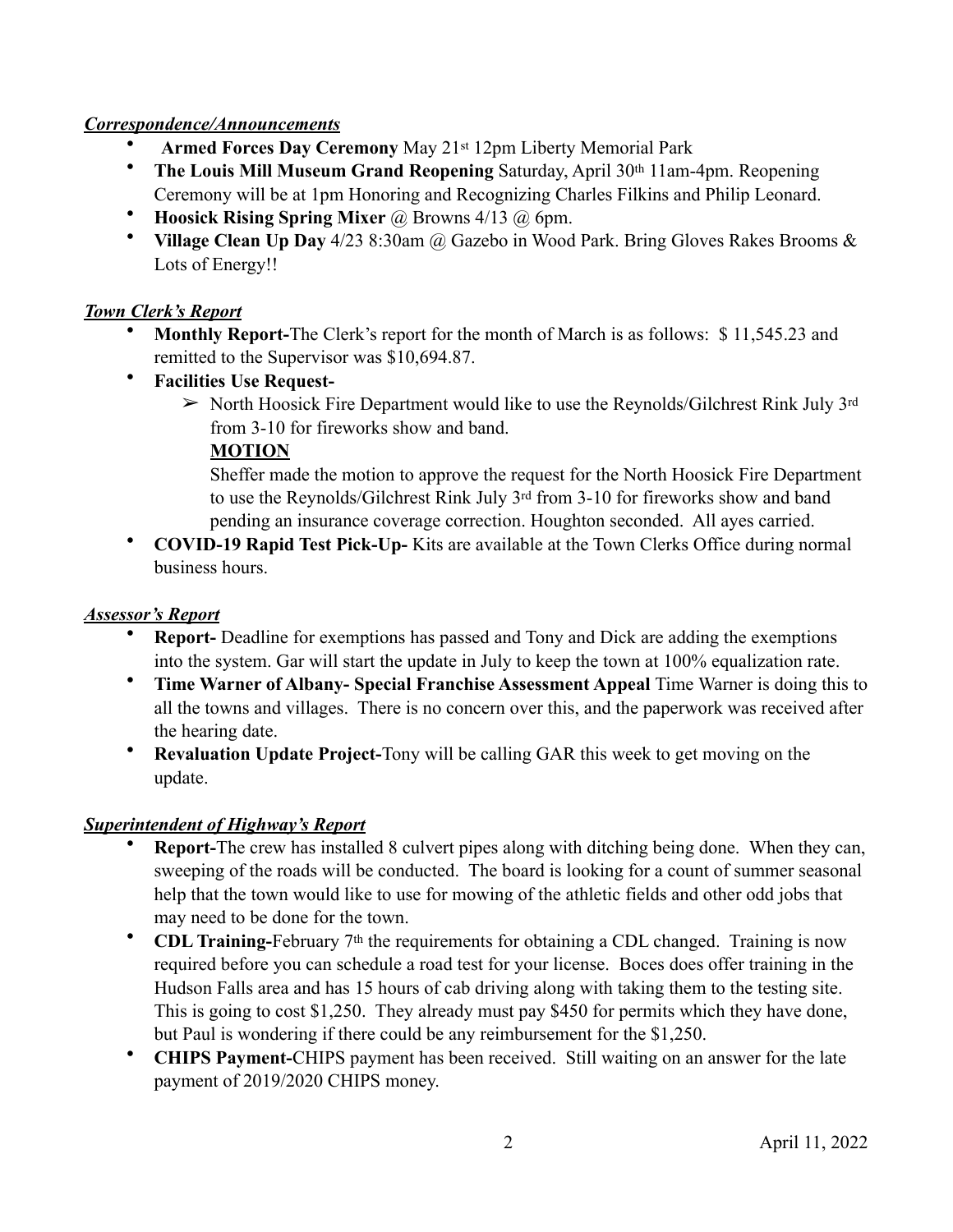• **284 Agreement-**Waiting on Peckham to provide material numbers, once received, should have the Agreement ready for the May monthly meeting.

### *Town Historian*

• Phil states the museum was able to obtain a grant alongside of the library for digitalizing the five local newspapers that we had here in the town and village. April 9th, the Jr. Historians met at the museum. Winter repairs have been done to the museum (roof and plaster in the one room have been replaced). April 30th there will be a grand reopening from 11-4 at the museum. Phil has been with the museum for 40 years. Charles Filkins and Phil Leonard will both be recognized at the grand re-opening.

### *Code Enforcement*

- **Report-** Lloyd has issued 7 permits for the month of March and has handled 3 complaints.
- Naturae LLC- Nothing to update on this. Still waiting for a new court date as the judge was not available for the last court date.
- **Town Sign Law**-Still need to have the town address the sign law. The current law is not clear and does not address business advertising for the services that they are providing. It only addresses billboard signs. Many businesses are in violation of the current law. Jonathan will take a look at this before the next meeting.

### *Recreation*

- **Summer Camp** Supervisor Surdam and Ashley will need to sit down and do the packet that has come in from the county for summer camp. Camp applications for counselors need to be in sooner than later so that the staff be obtained. Campers' applications are coming in quickly and spots are filling.
- **Pool & Swim Lesson 2022-**Orientation will be held soon. Signups for swimming lessons will be on a Friday, Saturday, and Sunday. They are planning on doing an LGI course June 2<sup>nd</sup> depending on the schedule for Amy and Allison Perry's school schedules. There are a couple of school groups that would like to use the pool for trips for the end of the year. Waiting on approval from the school. Everything will be firmed up at the May meeting.

## *Supervisor Surdam's Report*

#### *Town Council Reports*

**Deputy Supervisor Sheffer-** Insurance renewal has been received. Eric has reviewed and seems the same as the last renewal. Will have to have Paul review for the equipment to make sure all the equipment is listed in the coverage. Cyber coverage is now required so this will need to be added if not already in the policy. Comprehensive Plan will not be moving forward in April as planned. They would like to get the list of stakeholders first and then plan individual group meetings with the different businesses. (ex. Agricultural/open space at a certain time, Housing at a certain time etc.) Monday May 23rd is the date the board has decided on.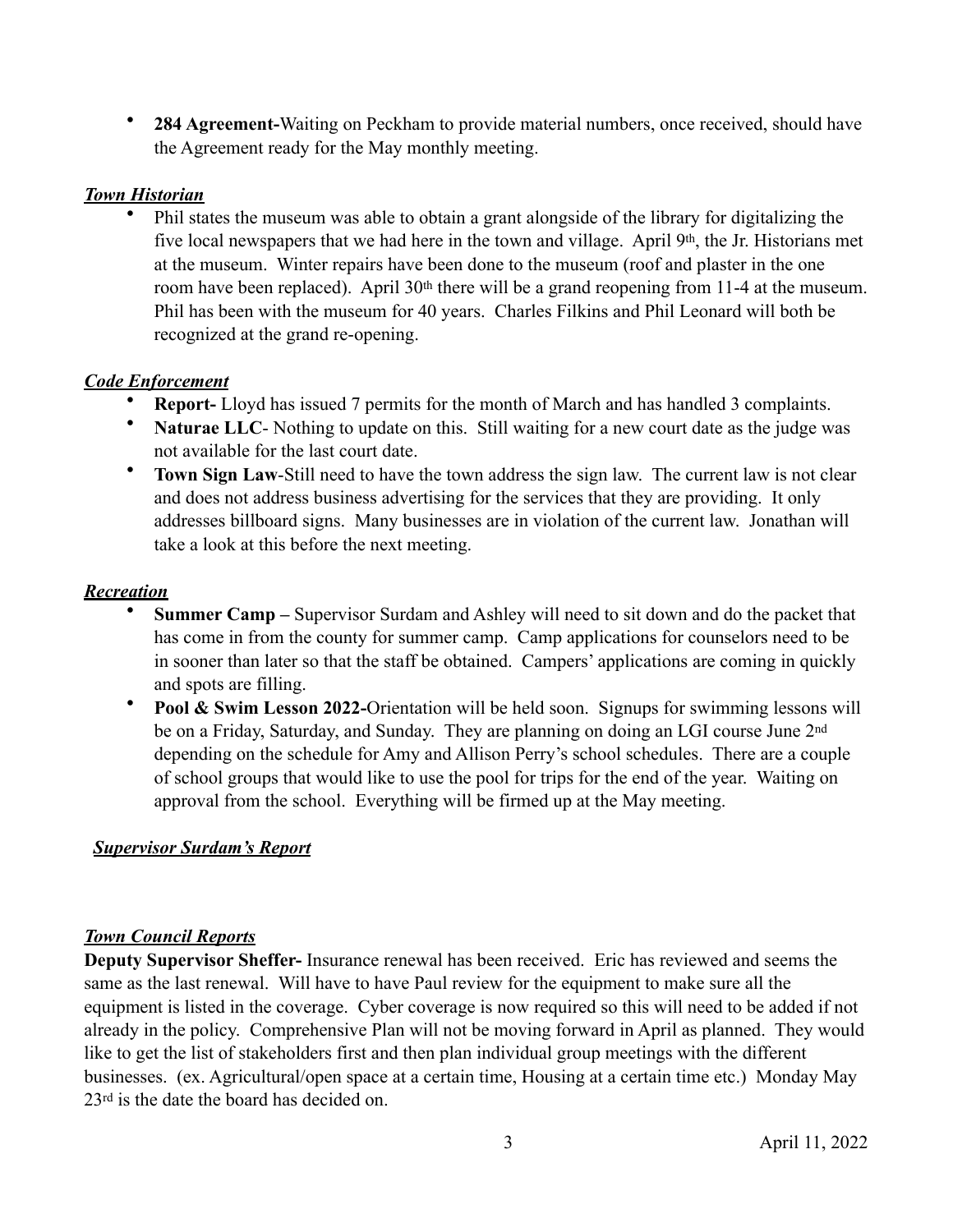**Councilperson McAuliffe-**Went and looked at the playground and there are definitely things going on in the playground that should not be. Jerry would like to not only say thank you to all of the volunteers on the rescue squad but also the fire departments especially during the winter months when they all respond in the snowy weather to emergencies.

**Councilperson Hanselman-** Met with Shane Hathaway to get the quote on the lights for the courts. Waiting on the quote to come in. Will be meeting with Steve Bellemere to install the turf at the rink.

### **Councilperson Houghton-** None

#### *New Business*

• **2022 Budget Modification- Motion** to approve **Resolution # 46** of 2022 to cover the cost for the approved new computer at the Town Highway Department.

#### **MOTION**

Bill Hanselman made the motion to approve **Resolution #46** of 2022 to cover the cost for the approved new computer at the Town Highway Department. Jerry McAuliffe seconded. All ayes carried.

- **Castle Playground Clean up- Hoosick Rising** has offered to do some cleanup as part of the Village Clean Up Day April 23rd.
- **North Hoosick Fire Dept. Service Reward Program- Motion** to approve the 2021 2021 Service Award Program Firefighter Records as submitted and to Authorize Supervisor Surdam to sign the 2021 Sponsor Authorization Form.

#### **MOTION**

- Sheffer made the motion to approve the 2021 Service Award Program Firefighter Records as submitted and to Authorize Supervisor Surdam to sign the 2021 Sponsor Authorization Form. Houghton seconded. All ayes carried.
- **Town of Hoosick Housing Authority Board Member** We are looking for a new member that would fill Anne Keegan's remaining term which ends September 30, 2022. Meetings are generally held the 3rd Thursday at 4pm at Hoosick Meadows. We also need to replace a zoning board member that will not be continuing after the term has expired.
- **Assessment Review Board Motion** to Re-Appoint Lisa Saunders to a 5-year term which will expire September 30th, 2026.

## **MOTION**

McAuliffe made the motion to re-appoint Lisa Saunders to a 5-year term which will expire September 30th, 2026. Hanselman seconded. All ayes carried.

- **Comp Alliance- Annual Report** This has been received by Supervisor Surdam and is available for review upon request.
- **Capital District Transportation Committee Letter Dated March 29th, 2022-** Supervisor Surdam has been appointed to be one of two town and village voting members on the CDTC Policy Board for a one-year period having completed one year as an alternate.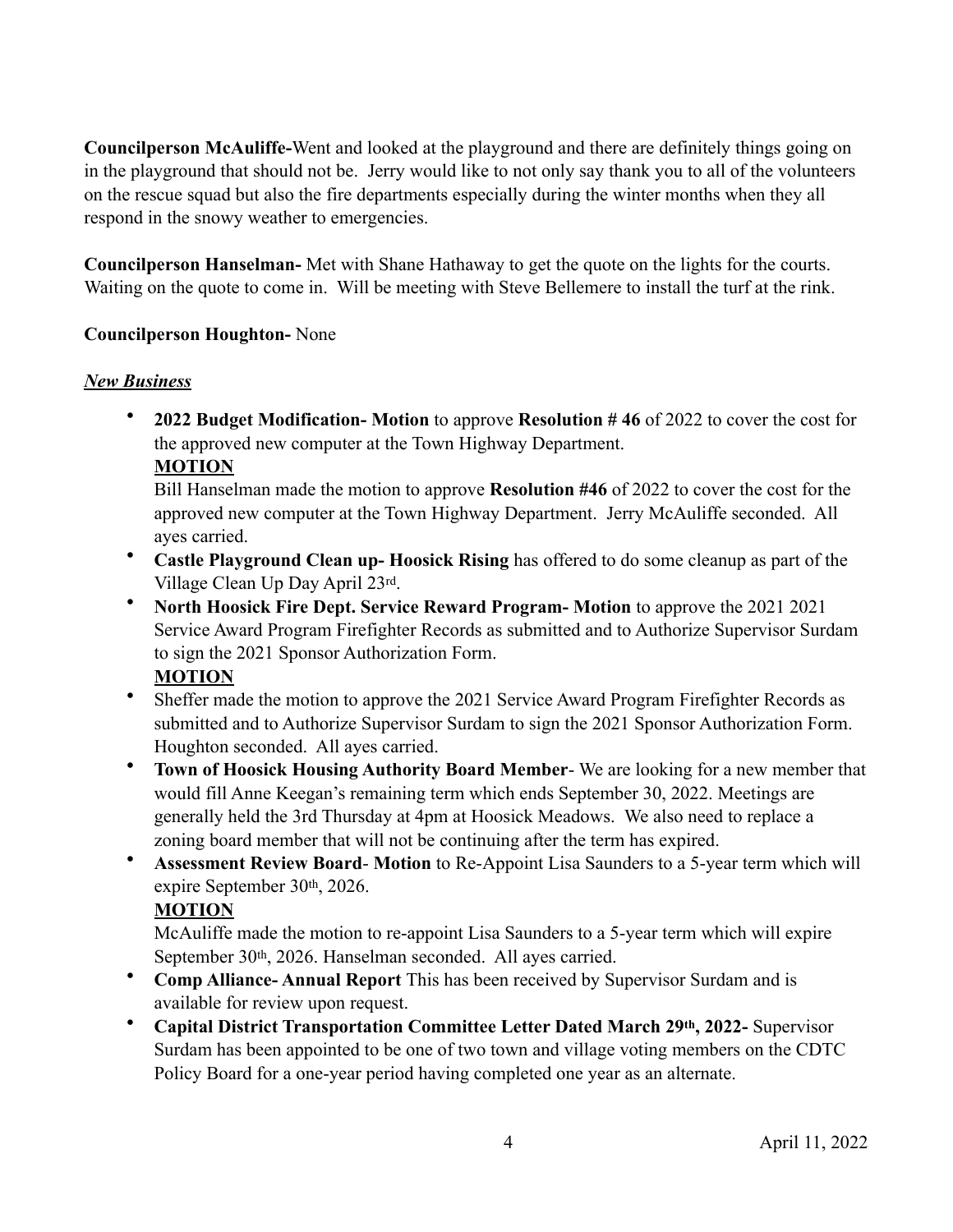### *Old Business*

• **On-Line General Town Code- Resolution #47** to approve the adoption of the on-line General Town Code.

#### **MOTION**

Sheffer made the motion to approve **Resolution #47** to adopt the On-Line General Code for the Town of Hoosick. McAuliffe seconded. All ayes carried.

- **Code Law Update-** The **New York State** Uniform Fire Prevention and Building **Code** adopted pursuant to Article 18 of the Executive Law. **Section 1203.2** has been added and updated. This will need to be reviewed and adopted.
- **Town of Hoosick Comprehensive Plan-** This is still a work in progress. Tentative date has been set and will meet with the various groups throughout the day that are on the stakeholders list.
- **ARPA Funds Grant Agreement & Funding Disbursement** -checks will be available tomorrow (Tuesday) for pickup.
- **2022-2023 CDTC Unified Planning Work Program Transportation Planning Project Proposal** has been submitted requesting funding assistance in creating an Asset Management Capital Plan for Town of Hoosick Roads as part of the New Visions 2050 Federal Program. Capital District Transportation Committee has also approved the grant for \$30,000 for the road study to help with a long-term plan for getting the roads in better shape.
- **GASB 75 Update- BPAS Actuarial and Pension Services, LLC** has completed the report. The AUD has been submitted.

*For specific questions about the public water supply: Email: [bpwsp@health.ny.gov,](mailto:bwsp@health.ny.gov) phone: 518-402-7650* 

*For specific questions about private wells: Email: [beei@health.ny.gov,](mailto:beei@health.ny.gov) phone: 518-402-7860 For specific questions about blood testing: Email: [beoe@health.ny.gov,](mailto:beoe@health.ny.gov) phone: 518-402-7950* New York State Water Quality Hotline, 800-801-8092, is available, Monday-Friday 9am-8pm and Saturday 9am-3pm.

#### **Scheduled Meetings-**

**Scheduled Meetings- Zoning Board** meets the First Monday of the month; **Planning Board** meets the third Monday of the month. These meetings are held at 7pm in the Court Room of the HAYC3 Armory. **The Planning Board meeting and the Zoning Board meeting will be held via ZOOM just as the regular monthly meeting was held.** Meeting minutes are available online @ [www.townofhoosick.org](http://www.townofhoosick.org) or from the Town Clerk.

#### • **Executive Session- None needed**

#### *Adjournment*

Houghton made the motion to adjourn the regular meeting at 8:54 pm pending the signing of vouchers, Sheffer seconded, all ayes carried.

*Bills Paid Abstract #4 2022 Vouchers 160-222* 

General A  $$ 102,559.67$